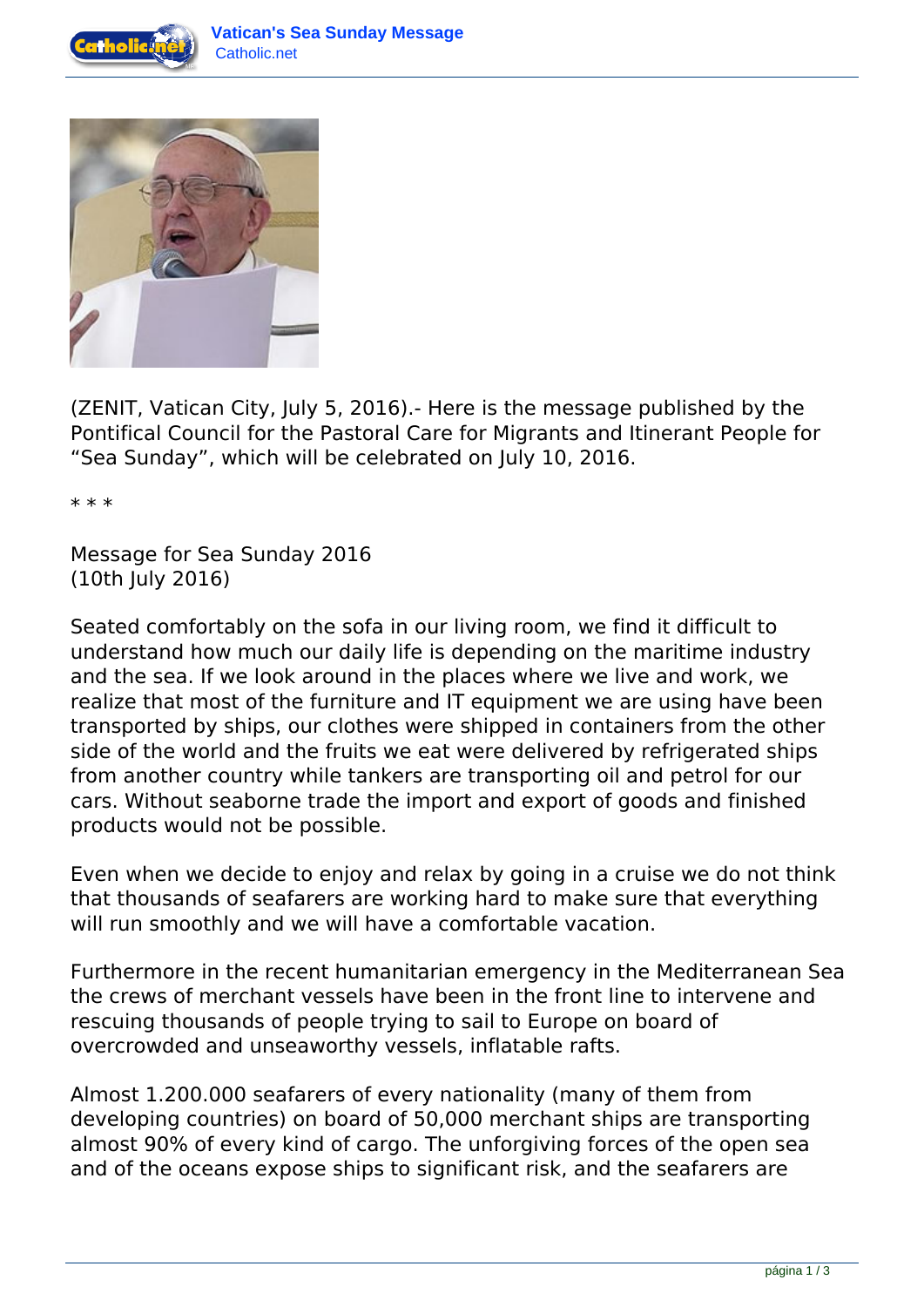

"risking their life" more than one way.

The physical life of the seafarers is at risk because aside from the hazards of the forces of the nature, piracy and armed robbery, shifting from one area to another and constantly evolving and adapting to new situations, continue to be a major threat to the security of the crew. Their psychological well-being is at risk when after having been at sea for days or weeks they are denied shore leave and prevented to leave the vessel.

The family life of the seafarers is in danger because their contracts force them to stay away from their families and loved ones for many months and often for several years on a row. Children are growing up without a fatherly figure while all the family's responsibilities are on the shoulders of the mother.

The human and working dignity of the seafarers is at risk when they are exploited with long working hours and their wages are delayed for months or in cases of abandonments not paid at all. Criminalization of seafarers is a serious concern especially considering that in recent years a number of previously considered lawful seafaring activities have been criminalized particularly in relation to incidents such as shipwrecks, pollution, etc.

Encouraged by Pope Francis who called the chaplains and volunteers of the Apostleship of the Sea to "be the voice of those workers who live far from their loved ones and face dangerous and difficult situations" , as Apostleship of the Sea we stand at the side of seafarers to reiterate that their human and labor rights must be respected and protected.

We would like also to call on Governments and competent maritime authorities to strengthening the implementation of the ILO Maritime Labor Convention (MLC) 2006, especially the Regulation 4.4 whose purpose is: To ensure that seafarers working on board a ship have access to shore-based facilities and services to secure their health and well-being.

Finally, on this occasion of the annual celebration of Sea Sunday we would like to remind to all Christian communities and to each individual how important and essential are the seafarer profession and the shipping industry for our daily life. We would like to call on the bishops, especially the ones of maritime Dioceses to establish and support the Maritime Apostolate as "a visible sign of your affectionate attention to those who cannot receive ordinary pastoral care."

While expressing our gratitude to the seafarers for their work, we entrust